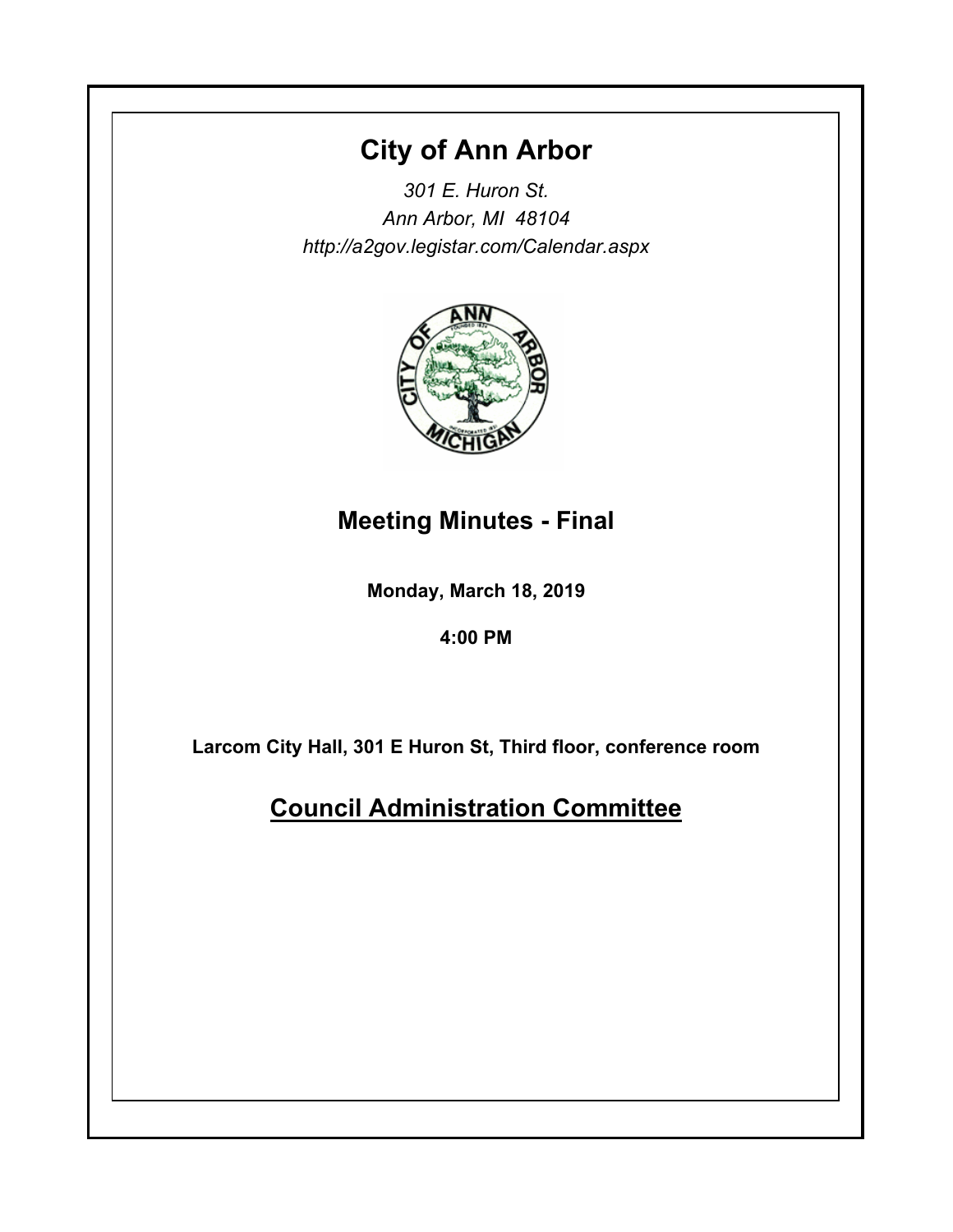#### **CALL TO ORDER**

*The meeting of the Council Administration Committee meeting was called to order at 4:01 p.m. Also present City Administrator Lazarus, City Attorney Postema, and Assistant City Administrator Fournier. Councilmember Lumm present at 4:05*

#### **APPROVAL OF AGENDA**

*Approved*

#### **APPROVAL OF MINUTES**

*Action taken*

## **Motion to approve Council Administration Committee Meeting Minutes February 19, 2019. Motion Councilmember Griswold, seconded by Councilmember Grand. Vote: Unanimous**

- Jack Eaton, Julie Grand, Kathy Griswold, Jane Lumm and Christopher Taylor **Present:** 5 -
- **[19-0548](http://a2gov.legistar.com/gateway.aspx?M=L&ID=22241)** Council Administration Committee Meeting Minutes February 19, 2019

*Attachments:* Council Administration Meeting Minutes 2-19-19.pdf

*Approved*

#### **CITY ADMINISTRATOR COMMUNICATIONS**

## *Action taken*

**1. Proposal to recommend Council Work Session for Transportation and Solid Waste on April 8th. Motion: Councilmember Eaton, seconded Councilmember Grand. Vote: Approved 4 votes**

**2. Proposal to add Council Work Session on April 22nd for Housing Commission and DDA. Motion: Councilmember Griswold, seconded by Councilmember Grand. Vote: Unanimous**

**3. Motion to Reconsider Action and Motion #1. Motion: Councilmember Eaton, seconded by Councilmember Griswold. Vote: Unanimous**

## **4. Prepared to recommend Council Work Session for**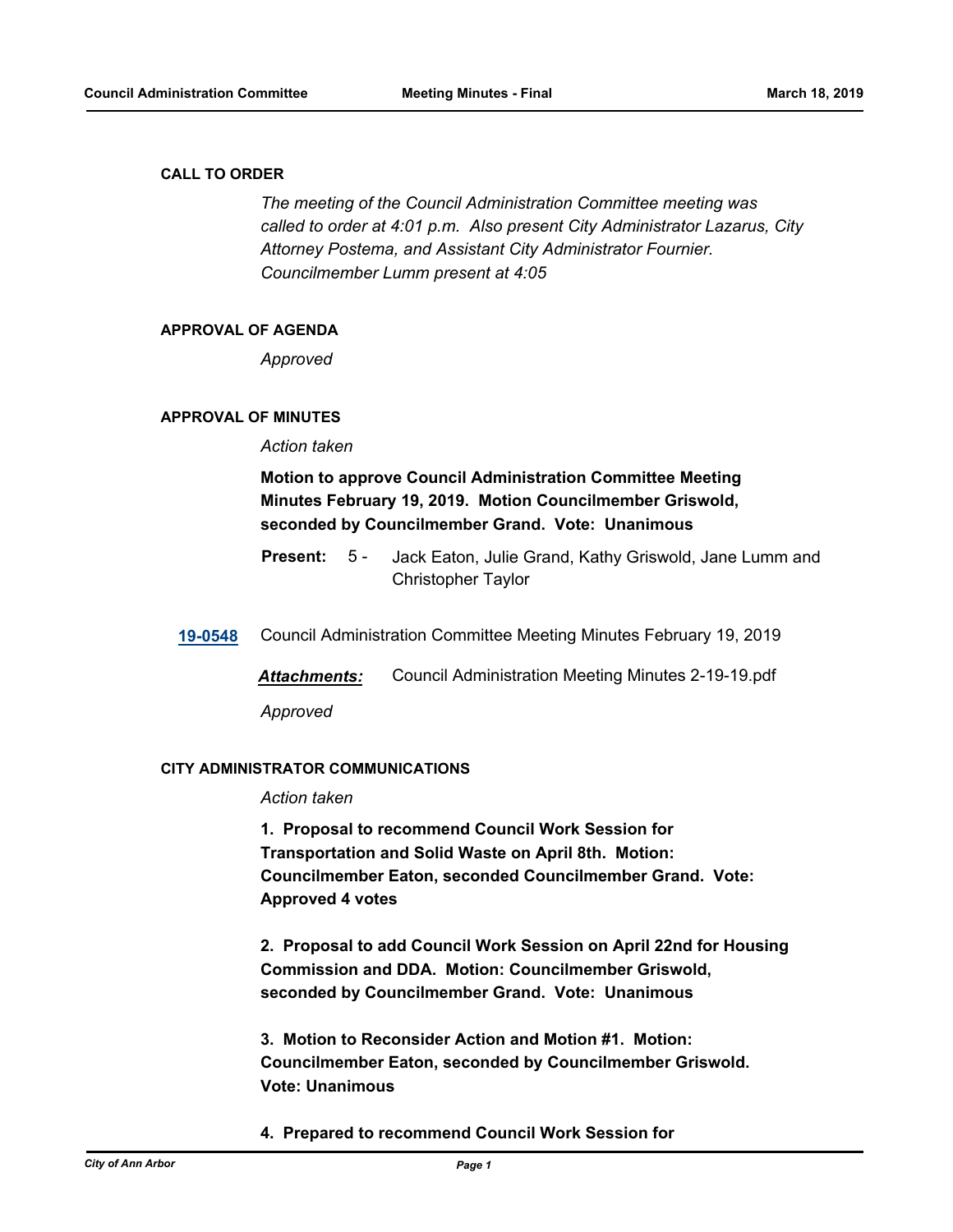#### **Transportation to Solid Waste on April 8, 2019 (withdrawn)**

#### **CITY ATTORNEY COMMUNICATIONS**

*No action*

#### **FINALIZATION OF CITY ATTORNEY EVALUATION**

**Motion to finalize evaluation with changes plus numerical change; Motion: Councilmember Grand, seconded by Councilmember Lumm. Vote: Unanimous**

#### **PERSONNEL EVALUATION OF CITY ADMINISTRATOR**

#### *Action taken*

**1. Motion to schedule Special Session of Council Administration Committee for April 1st at 4:00 p.m. for personnel evaluation in Closed Session with City Administrator Lazarus and Open Session regarding evaluation issues and to cancel regular Administration Committee meeting for April 15th, 2019. Motion: Councilmember Eaton, seconded by Councilmember Lumm. Vote: Unanimous**

**Motion to recommend scheduling for Special Session of Council on April 15, 2019 at 6:00 p.m. for Closed Session personnel evaluation of the City Administrator and Open Session for contract amendment. Motion: Councilmember Eaton, seconded by Councilmember Grand. Vote: Unanimous**

### **PERSONNEL EVALUATION/CLOSED SESSION**

*No action*

#### **ANY FURTHER ISSUES RAISED BY COUNCILMEMBERS**

*Councilmember Griswold discussed body cameras and car crash data*

#### **INFORMATION/UPCOMING BUSINESS: April 2019 Work Sessions**

*No additions. Work Sessions addressed above.*

#### **PUBLIC COMMENT**

*One comment*